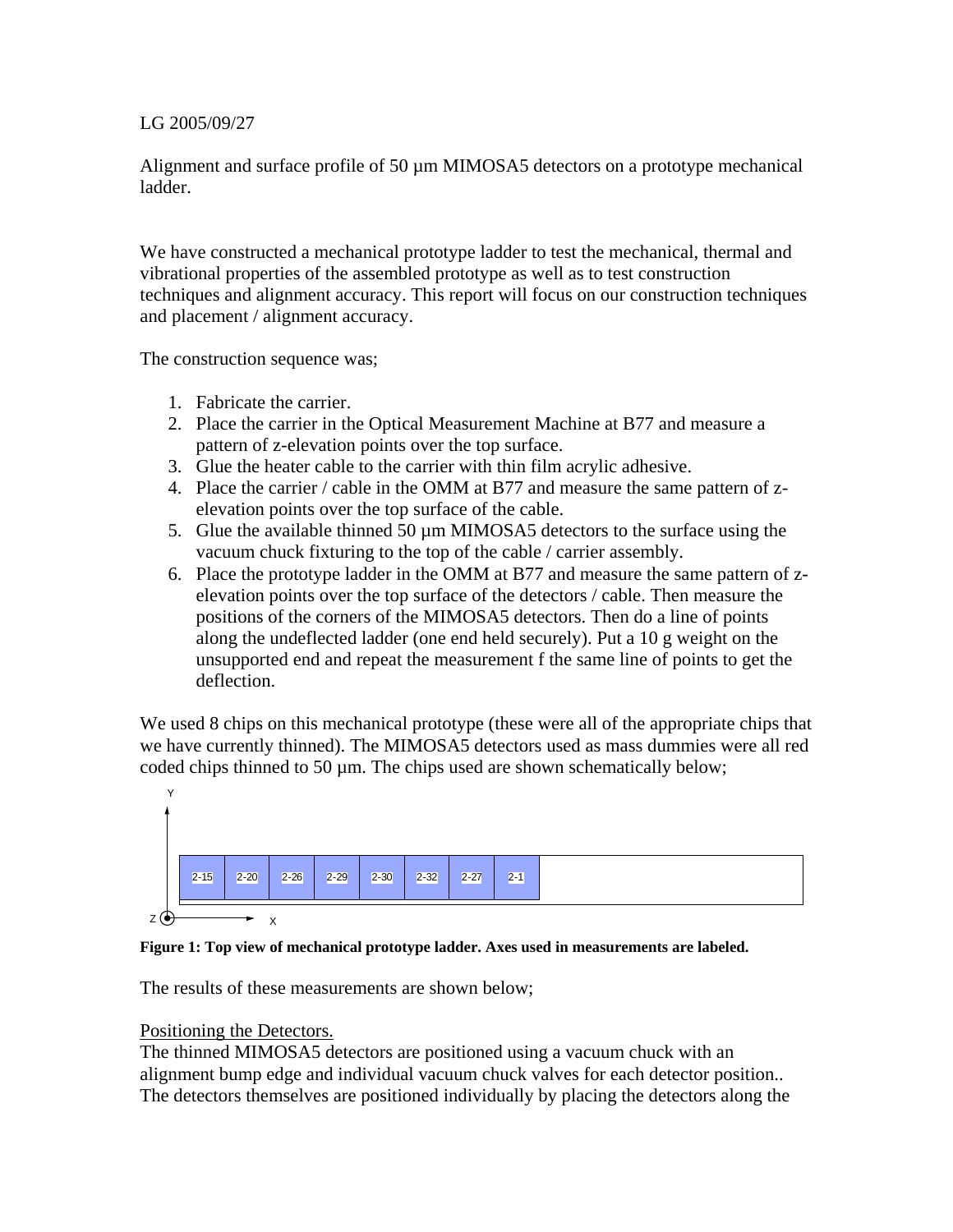long axis bump edge of the chuck and subsequent detectors are bumped to the edge of the adjacent detector.

The alignment of the detectors along the as demonstrated by the corner measurements are shown below.



**Figure 2: Top corner Y for 8 MIMOSA5 detectors. Dimensions are in mm.**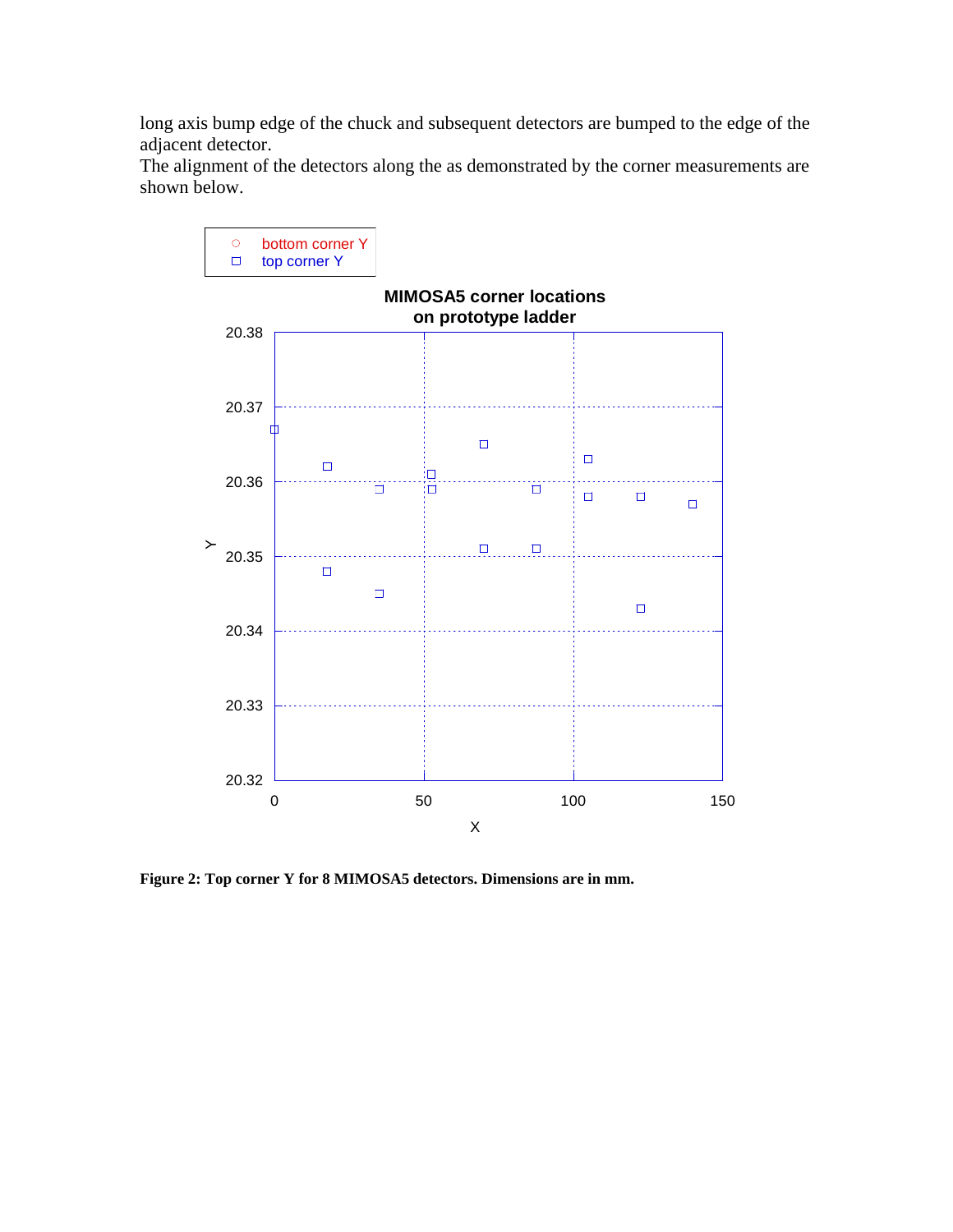

**Figure 3: Bottom corner Y for 8 MIMOSA5 detectors. Dimensions are in mm.** 

As one can see, the alignment along the edge of the ladder is quite good.

# A Note on the Accuracy of the Measurements:

Consistency checking revealed an interesting discrepancy in the above corner measurements. The OMM should be reliable and repeatable to within 1-2  $\mu$ m over ~300 mm. The dicing house that diced our MIMOSA5 wafers told us that the dicing would result in the dimensions of the MIMOSA5 chips being the same to within 1 µm. Doing a simple subtraction of the data for the corners gave discrepancies in the measured dimensions of the MIMOSA5 detectors (these detectors were all taken from wafer #2 which was diced in 1 operation). To account for the possible slight rotation in the chip to chip positioning one can do an individual subtraction [(top left – top right) – (bottom left – bottom right)] and histogram the differences. This is shown below;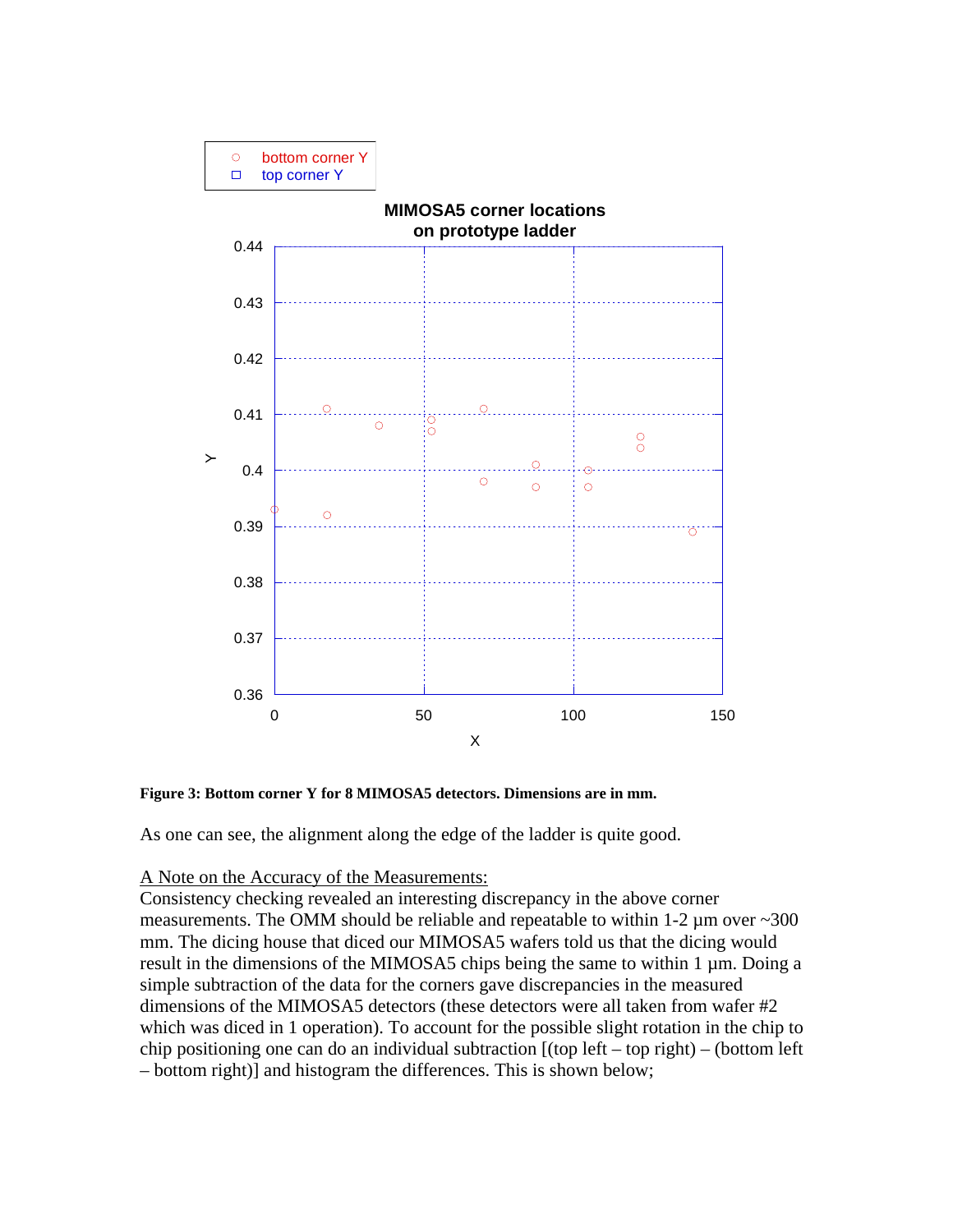

**Figure 4: ((LL-LR)-(UL-UR)) from the corner data in mm.** 

To check if this discrepancy was the result of measurement error, we re-measured the corners of the detectors on the ladder. The new measurements agreed to within  $1-2 \mu m$ with the measurements taken 4 days previously. In addition, we measured the corners of a non-thinned (thinned detectors are not flat) MIMOSA5 detector 10 times. The data agreed to less than 1  $\mu$ m.

It appears that the OMM is quite repeatable and accurate (it is calibrated). The dicing house tolerances result in detectors that vary in size and are not rectangular by  $\sim +/-15$ µm.

### Surface Measurements:

Surface measurements were done along a regular grid of x,y,z points in a 50  $\times$  5 grid spanning 1-200 in X and 1-19.4 in Y. The plots are shown below;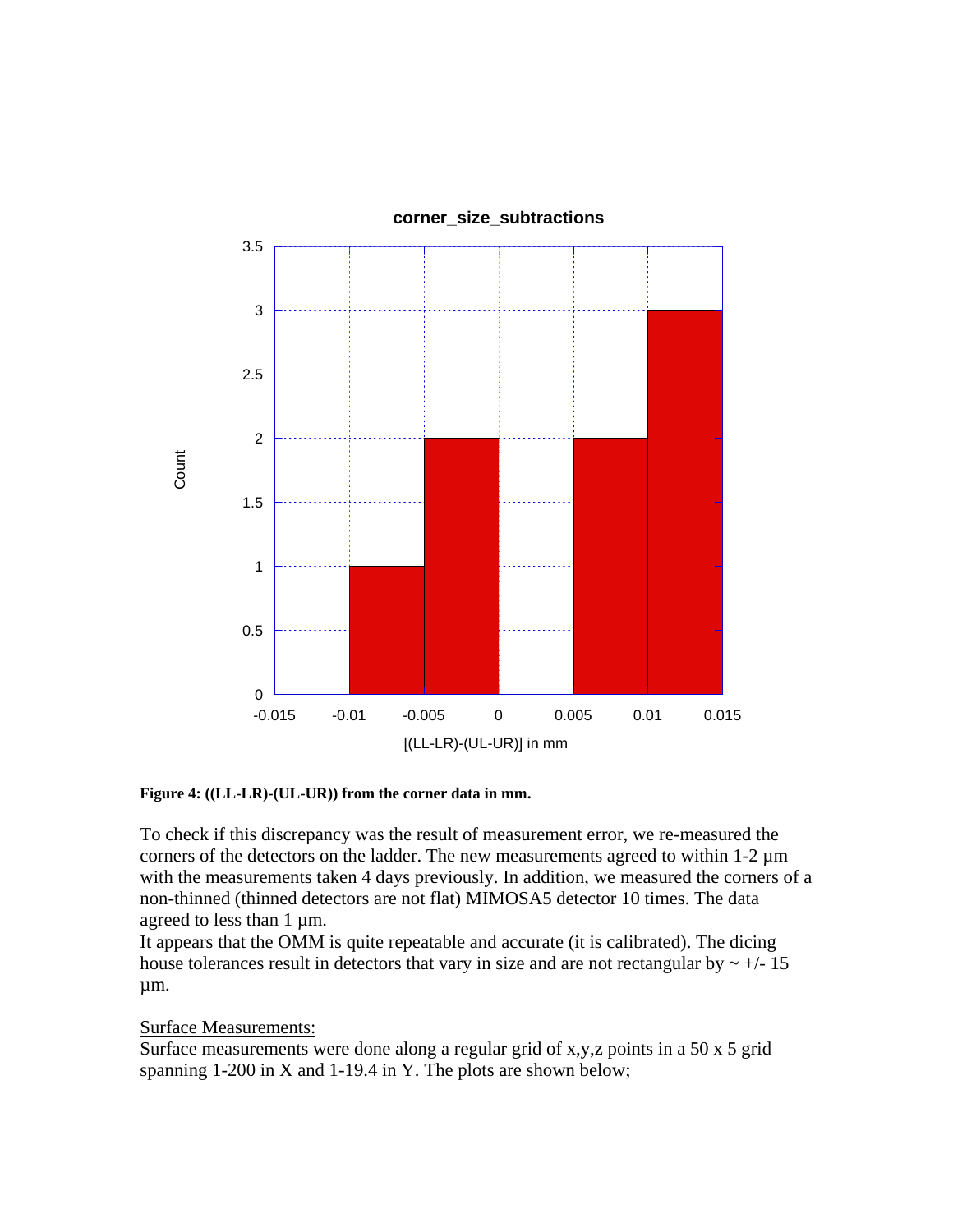

**Figure 5: Surface of bare beam** 



**Figure 6: Surface plot of cable profile on beam**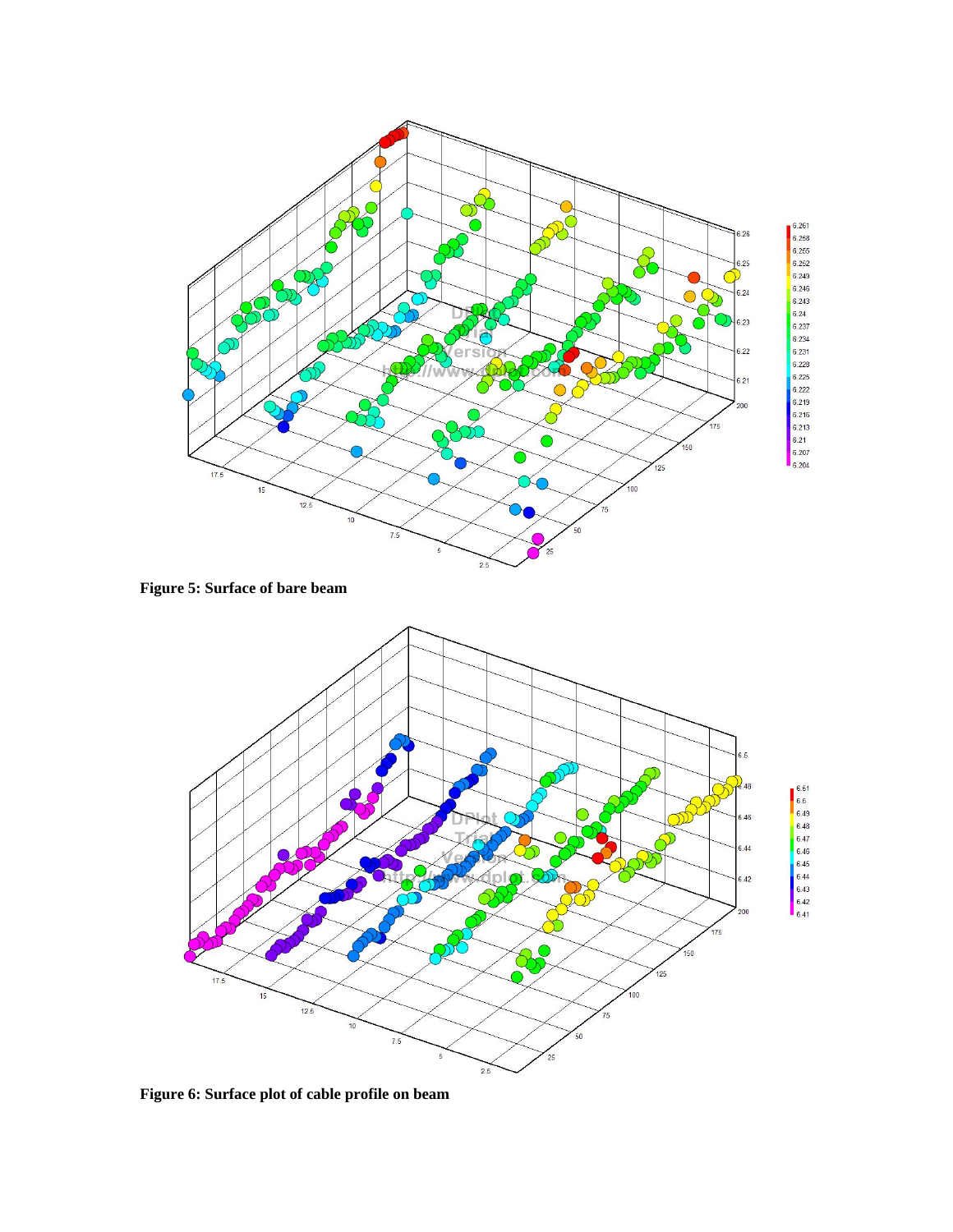

**Figure 7: Surface plot of detector profile on cable**